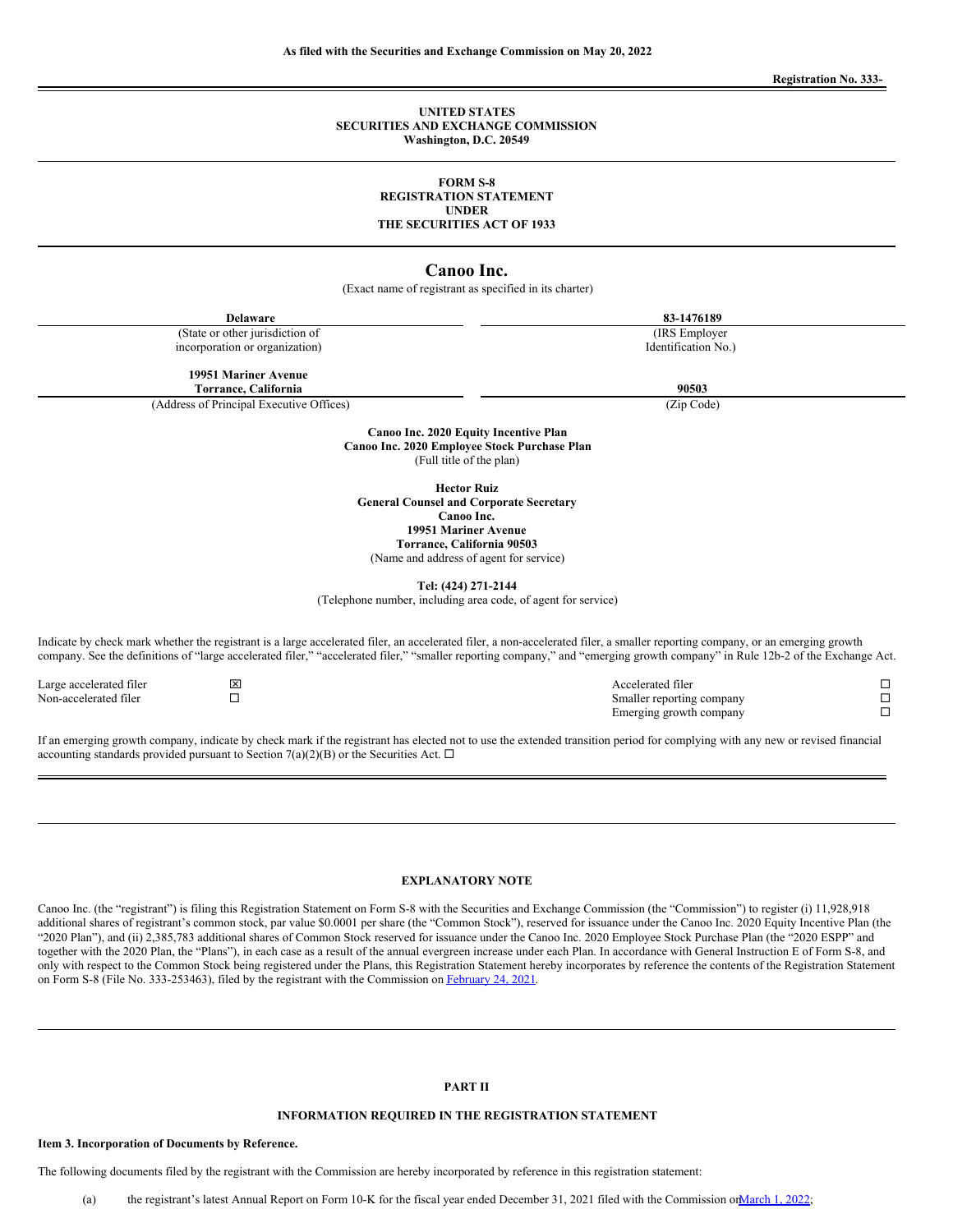- (b) the registrant's Quarterly Report on Form 10-Q for the quarter ended March 31, [2022](http://www.sec.gov/ix?doc=/Archives/edgar/data/1750153/000162828022013637/goev-20220331.htm), filed with the Commission on May 10, 2022;
- (c) the registrant's Current Report on Form 8-K filed with the Commission on May 16, 2022; and
- (d) the description of the Common Stock contained in [Exhibit](http://www.sec.gov/Archives/edgar/data/1750153/000162828022004514/goev-20211231x10kex44.htm) 4.4 to the registrant's Annual Report on Form 10-K for the year ended December 31, 2021, including any amendment or report filed for the purpose of updating such description.

All reports and other documents filed by the registrant pursuant to Section 13(a), 13(c), 14 or 15(d) of the Securities Exchange Act of 1934, as amended, other than current reports furnished under Item 2.02 and Item 7.01 of Form 8-K and any exhibits furnished on such form that relate to such items, after the date of this registration statement, and prior to the filing of a post-effective amendment that indicates that all securities offered hereby have been sold or that deregisters all securities then remaining unsold, shall be deemed to be incorporated by reference herein and to be a part of this registration statement from the date of filing of such reports and documents. Any statement contained in a document incorporated or deemed to be incorporated herein by reference shall be deemed to be modified or superseded for purposes of this registration statement to the extent that a statement herein or in any other subsequently filed document that also is or is deemed to be incorporated by reference herein modifies or supersedes such statement. Any such statement so modified or superseded shall not constitute a part of this registration statement, except as so modified or superseded.

#### **Item 5. Interests of Named Experts and Counsel**

Not applicable.

#### **Item 8. Exhibits.**

| <b>Exhibit No.</b> | <b>Description</b>                                                                            |
|--------------------|-----------------------------------------------------------------------------------------------|
| $5.1*$             | Opinion of Kirkland & Ellis LLP, counsel to the registrant                                    |
| $23.1*$            | Consent of Deloitte & Touche LLP, independent registered public accounting firm of Canoo Inc. |
| $23.2*$            | Consent of Kirkland & Ellis LLP (included in Exhibit 5.1).                                    |
| $24.1*$            | Power of Attorney (contained on the signature page hereto).                                   |
| $107*$             | Filing Fee Table.                                                                             |
|                    |                                                                                               |

\* Filed herewith.

#### **SIGNATURES**

Pursuant to the requirements of the Securities Act of 1933, the registrant certifies that it has reasonable grounds to believe that it meets all of the requirements for filing on Form S-8, and has duly caused this registration statement to be signed on its behalf by the undersigned, thereunto duly authorized, in the City of Torrance, State of California, on May 20, 2022.

CANOO INC.

By: /s/ Tony Aquila Name: Tony Aquila

Title: Chief Executive Officer and Executive Chair of the Board

#### <span id="page-1-0"></span>**POWER OF ATTORNEY**

KNOW ALL PERSONS BY THESE PRESENTS, that each person whose signature appears below hereby constitutes and appoints Tony Aquila, Ramesh Murthy and Hector Ruiz, and each of them, his true and lawful attorneys-in-fact and agents, each with full power of substitution and resubstitution, for him and in his name, place and stead, in any and all capacities, to sign any and all amendments, including post-effective amendments, to this registration statement, and to file the same, with exhibits thereto and other documents in connection therewith, with the Securities and Exchange Commission, granting unto said attorneys-in-fact and agents, and each of them, full power and authority to do and perform each and every act and thing requisite and necessary to be done, as fully for all intents and purposes as he might or could do in person, hereby ratifying and confirming all that each of said attorneys-in-fact and agents, or his substitute or substitutes may lawfully do or cause to be done by virtue hereof.

Pursuant to the requirements of the Securities Act of 1933, this registration statement has been signed below by the following persons in the capacities and on the date indicated.

| <b>Signature</b>                     | <b>Title</b>                                                                                                                                             | Date         |  |  |
|--------------------------------------|----------------------------------------------------------------------------------------------------------------------------------------------------------|--------------|--|--|
| /s/ Tony Aquila<br>Tony Aquila       | Chief Executive Officer and Executive Chair of the Board<br>(Principal Executive Officer)                                                                | May 20, 2022 |  |  |
| /s/ Ramesh Murthy<br>Ramesh Murthy   | Senior Vice President, Chief Accounting Officer and Interim Chief<br>Financial Officer<br>(Principal Financial Officer and Principal Accounting Officer) | May 20, 2022 |  |  |
| /s/ Foster Chiang<br>Foster Chiang   | Director                                                                                                                                                 | May 20, 2022 |  |  |
| /s/ Thomas Dattilo<br>Thomas Dattilo | Director                                                                                                                                                 | May 20, 2022 |  |  |
| /s/ Greg Ethridge<br>Greg Ethridge   | Director                                                                                                                                                 | May 20, 2022 |  |  |
| /s/ Arthur Kingsbury                 | Director                                                                                                                                                 | May 20, 2022 |  |  |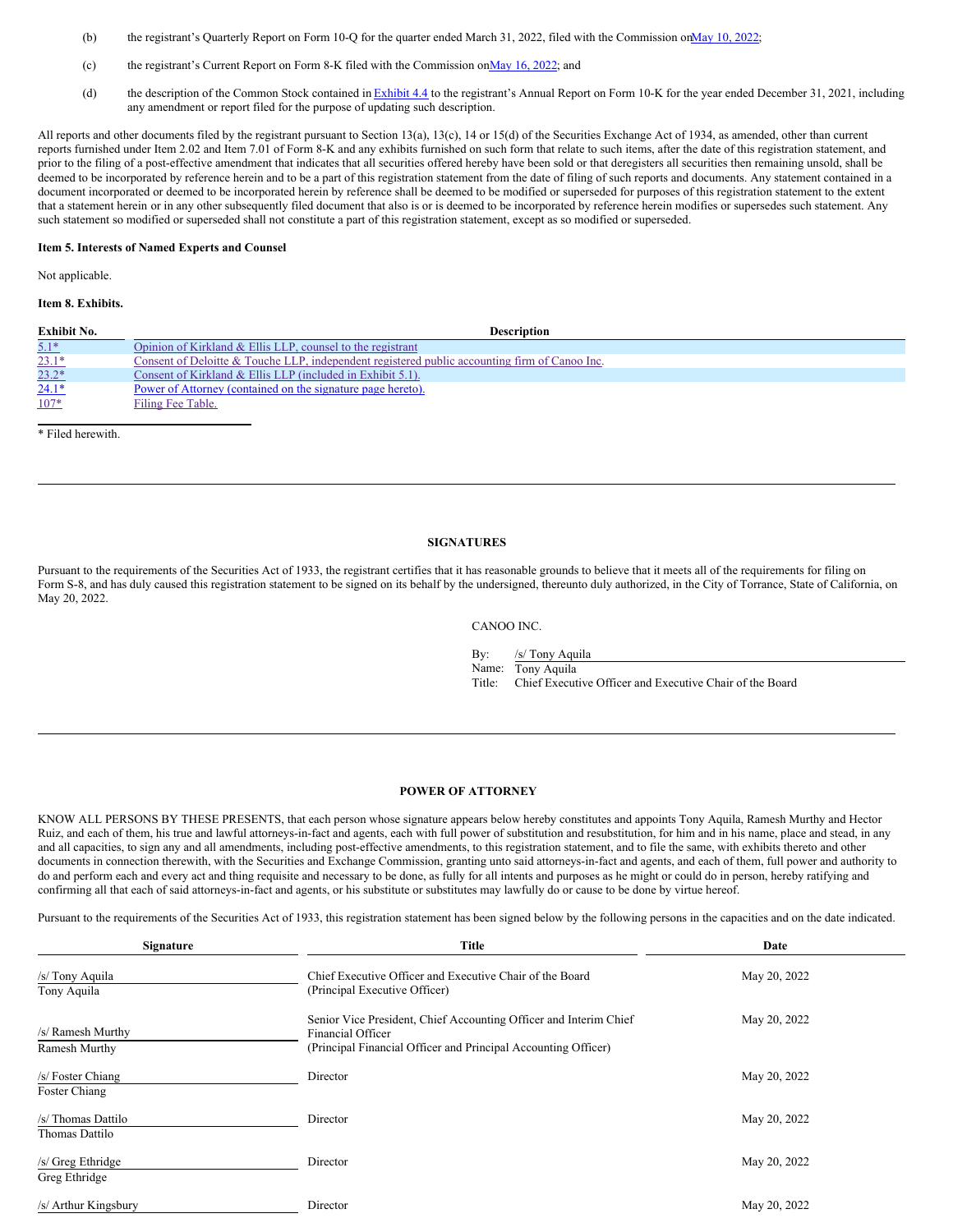| Arthur Kingsbury                                 |                        |              |  |
|--------------------------------------------------|------------------------|--------------|--|
| /s/ Claudia Romo Edelman<br>Claudia Romo Edelman | Director               | May 20, 2022 |  |
| /s/ Rainer Schmueckle<br>Rainer Schmueckle       | Director               | May 20, 2022 |  |
| /s/ Josette Sheeran<br>Josette Sheeran           | President and Director | May 20, 2022 |  |
| /s/ Debra von Storch<br>Debra von Storch         | Director               | May 20, 2022 |  |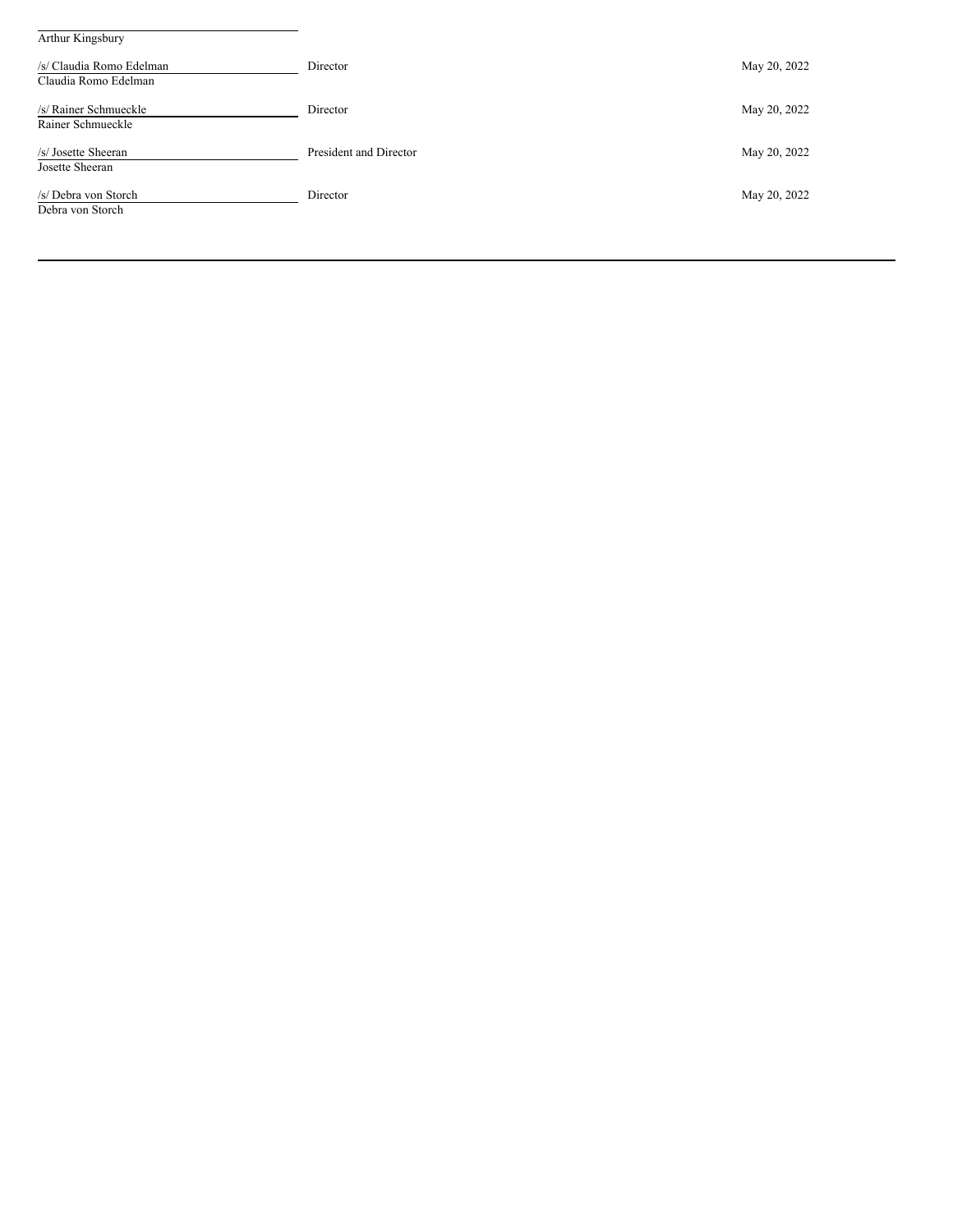# KIRKLAND & ELLIS LLP

AND AFFILIATED PARTNERSHIPS

300 North LaSalle Chicago, IL 60654 United States

+1 312 862 2000

Facsimile: +1 312 862 2200

www.kirkland.com

May 20, 2022

<span id="page-3-0"></span>Canoo Inc. 19951 Mariner Avenue Torrance, California

#### Re: Registration Statement on Form S-8

Ladies and Gentlemen:

We are providing this letter in our capacity as special counsel to Canoo Inc., a Delaware corporation (the "Company"), in connection with the preparation and filing by the Company of a Registration Statement on Form S-8 (the "Registration Statement") under the Securities Act of 1933, as amended (the "Securities Act"), with the Securities and Exchange Commission (the "Commission") covering the offering of up to (i) 11,928,918 additional shares of common stock of the Company, par value \$0.0001 per share (the "EIP Shares"), pursuant to the Canoo Inc. 2020 Equity Incentive Plan (the "Equity Incentive Plan"), including shares that may again become available for delivery with respect to awards under the Equity Incentive Plan pursuant to the share counting, share recycling and other terms and conditions of the Equity Incentive Plan, and (ii) 2,385,783 additional shares of common stock of the Company, par value \$0.0001 per share (the "ESPP Shares", together with the EIP Shares, the "Plan Shares") pursuant to the Canoo Inc. 2020 Employee Stock Purchase Plan (the "ESPP", together with the Equity Incentive Plan, the "Plans").

For purposes of this letter, we have examined such documents, records, certificates, resolutions and other instruments deemed necessary as a basis for this opinion, and we have assumed the authenticity of all documents submitted to us as originals, the conformity to the originals of all documents submitted to us as copies and the authenticity of the originals of all documents submitted to us as copies.

Based upon and subject to the assumptions and limitations stated in this letter, we advise you that that the Plan Shares are duly authorized and, when (i) the Registration Statement related to the Plan Shares becomes effective under the Securities Act, and (ii) the Plan Shares have been duly issued pursuant to and in accordance with the terms and conditions of the Plans and the Company's Certificate of Incorporation (as amended) and Bylaws (as amended), the Plan Shares will be validly issued, fully paid and non-assessable.

Austin Bay Area Beijing Boston Brussels Dallas Hong Kong Houston London Los Angeles Munich New York Paris Salt Lake City Shanghai Washington, D.C.

## **KIRKLAND & ELLIS LLP**

Canoo Inc. May 20, 2022 Page 2

Our opinion expressed above is subject to the qualification that we express no opinion as to the applicability of, compliance with, or effect of any laws except the General Corporation Law of the State of Delaware.

We have relied without independent investigation upon, among other things, an assurance from the Company that the number of shares which the Company is authorized to issue in its Certificate of Incorporation exceeds the number of shares outstanding and the number of shares which the Company is obligated to issue (or had otherwise reserved for issuance) for any purposes other than issuances in connection with the Plans by at least the number of Plan Shares which may be issued in connection with the Plans and we have assumed that such condition will remain true at all future times relevant to this opinion. We have assumed that the Company will cause certificates, if any, representing the Plan Shares issued in the future to be properly executed and delivered and will take all other actions appropriate for the issuances of such Plan Shares. Our opinion assumes that the Registration Statement related to the Shares will become effective under the Securities Act before any Plan Shares covered by such Registration Statement are sold.

We hereby consent to the filing of this opinion with the Commission as Exhibit 5.1 to the Registration Statement. In giving this consent, we do not thereby admit that we are in the category of persons whose consent is required under Section 7 of the Securities Act or the rules and regulations of the Commission.

We do not find it necessary for the purposes of this opinion, and accordingly we do not purport to cover herein, the application of the securities or "Blue Sky" laws of the various states to the issuance and sale of the Plan Shares.

This opinion is limited to the specific issues addressed herein, and no opinion may be inferred or implied beyond that expressly stated herein. We assume no obligation to revise or supplement this opinion should the present laws of the State of Delaware be changed by legislative action, judicial decision or otherwise.

This opinion is furnished to you in connection with the filing of the Registration Statementin accordance with the requirements of Item 601(b)(5) of Regulation S-K under the Securities Act, and is not to be used, circulated, quoted or otherwise relied upon for any other purpose.

Yours very truly,

/s/ KIRKLAND & ELLIS LLP KIRKLAND & ELLIS LLP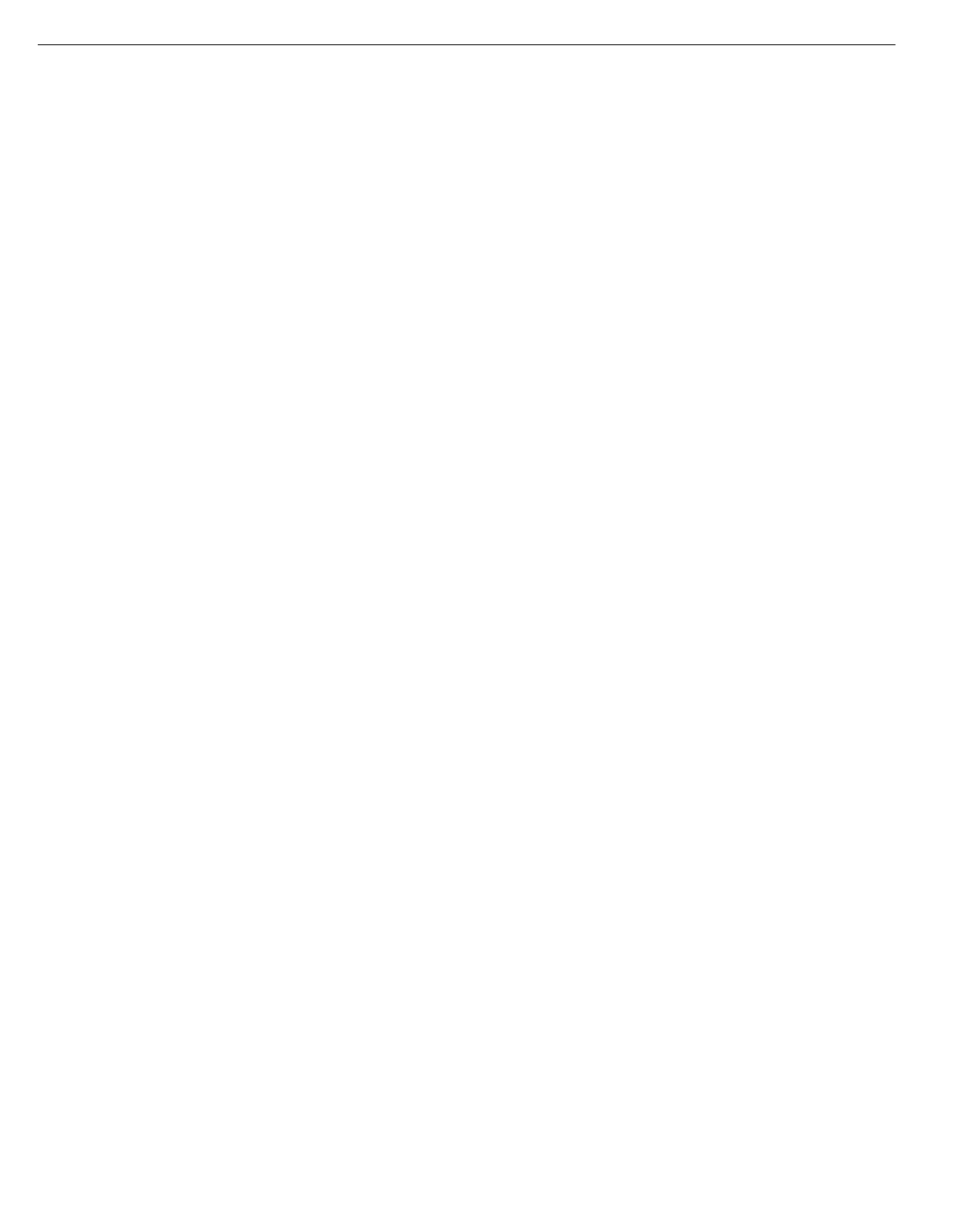### CONSENT OF INDEPENDENT REGISTERED PUBLIC ACCOUNTING FIRM

<span id="page-5-0"></span>We hereby consent to the incorporation by reference in this Registration Statement on Form S-8 of Canoo Inc. of our reports dated March 1, 2022 relating to the financial statements of Canoo Inc. and the effectiveness of Canoo Inc.'s internal control over financial reporting, appearing in the Annual Report on Form 10-K of Canoo Inc. for the year ended December 31, 2021.

/s/ Deloitte & Touche LLP

Los Angeles, California May 20, 2022